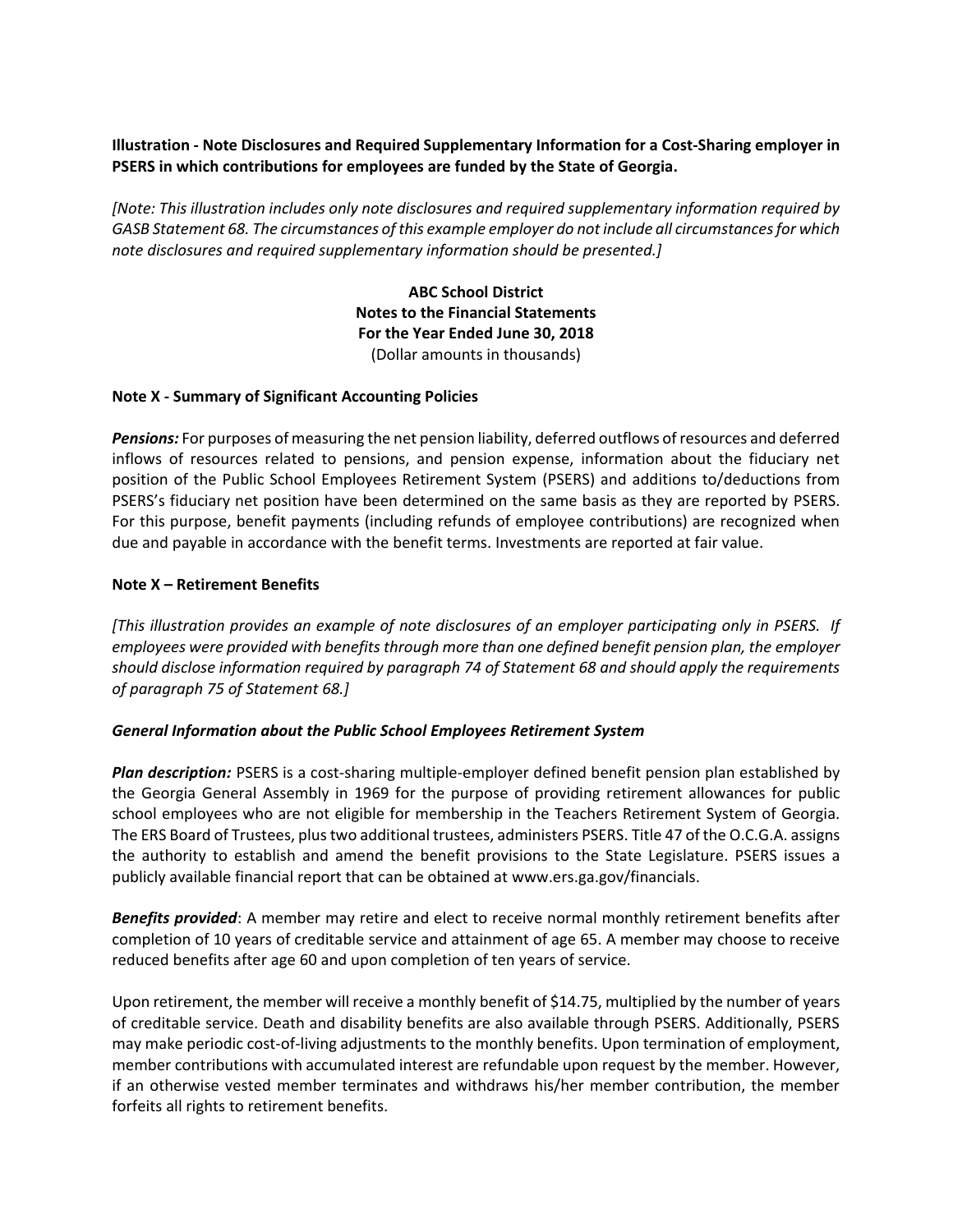*Contributions:* The general assembly makes an annual appropriation to cover the employer contribution to PSERS on behalf of local school employees (bus drivers, cafeteria workers, and maintenance staff). The annual employer contribution required by statute is actuarially determined and paid directly to PSERS by the State Treasurer in accordance with O.C.G.A. §47-4-29(a) and 60(b). Contributions are expected to finance the costs of benefits earned by employees during the year, with an additional amount to finance any unfunded accrued liability.

Individuals who became members prior to July 1, 2012 contribute \$4 per month for nine months each fiscal year. Individuals who became members on or after July 1, 2012 contribute \$10 per month for nine months each fiscal year. The State of Georgia, although not the employer of PSERS members, is required by statute to make employer contributions actuarially determined and approved and certified by the PSERS Board of Trustees.

## *Pension Liabilities and Pension Expense*

At June 30, 2018, the District did not have a liability for a proportionate share of the net pension liability because of the related State of Georgia support. The amount of the State's proportionate share of the net pension liability associated with the District is as follows:

State of Georgia's proportionate share of the Net Pension Liability associated with the District The State State State State State State State State State State

For the year ended June 30, 2018, the District recognized pension expense of \$X,XXX and revenue of \$X,XXX for support provided by the State of Georgia.

*Actuarial assumptions:* The total pension liability as of June 30, 2017 was determined by an actuarial valuation as of June 30, 2016 using the following actuarial assumptions, applied to all periods included in the measurement:

| Inflation                 | 2.75%                                                                 |
|---------------------------|-----------------------------------------------------------------------|
| Salary increases          | N/A                                                                   |
| Investment rate of return | 7.50%, net of pension plan investment expense,<br>including inflation |

Postretirement mortality rates were based on the RP-2000 Blue-Collar Mortality Table projected to 2025 with projection scale BB (set forward 3 years for males and 2 years for females) for the period after service retirements and for dependent beneficiaries. The RP-2000 Disabled Mortality projected to 2025 with projection scale BB (set forward 5 years for both males and females) was used for death after disability retirement. There is a margin for future mortality improvement in the tables used by the System. Based on the results of the most recent experience study adopted by the Board on December 17, 2015, the numbers of expected future deaths are 9-11% less than the actual number of deaths that occurred during the study period for healthy retirees and 9-11% less than expected under the selected table for disabled retirees. Rates of mortality in active service were based on the RP-2000 Employee Mortality Table projected to 2025 with projection scale BB.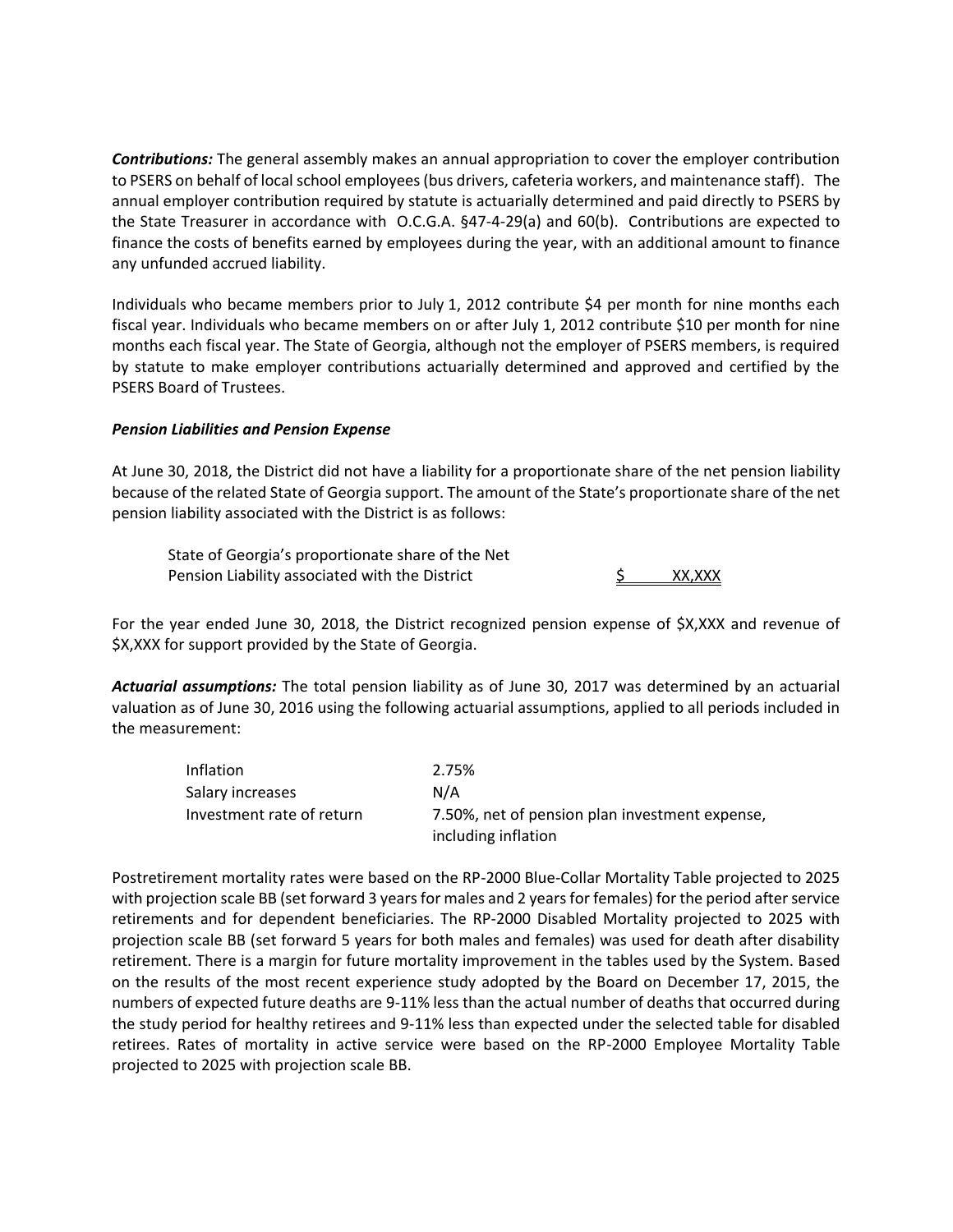The actuarial assumptions used in the June 30, 2016 valuation were based on the results of an actuarial experience study for the period July 1, 2009 – June 30, 2014.

The long-term expected rate of return on pension plan investments was determined using a log-normal distribution analysis in which best-estimate ranges of expected future real rates of return (expected nominal returns, net of pension plan investment expense and the assumed rate of inflation) are developed for each major asset class. These ranges are combined to produce the long-term expected rate of return by weighting the expected future real rates of return by the target asset allocation percentage and by adding expected inflation. The target allocation and best estimates of arithmetic real rates of return for each major asset class are summarized in the following table:

| <b>Asset class</b>                      | <b>Target</b><br>allocation | Long-term<br>expected real<br>rate of return* |
|-----------------------------------------|-----------------------------|-----------------------------------------------|
| Fixed income                            | 30.00%                      | $(0.50)$ %                                    |
| Domestic large equities                 | 37.20                       | 9.00                                          |
| Domestic mid equities                   | 3.40                        | 12.00                                         |
| Domestic small equities                 | 1.40                        | 13.50                                         |
| International developed market equities | 17.80                       | 8.00                                          |
| International emerging market equities  | 5.20                        | 12.00                                         |
| Alternatives                            | 5.00                        | 10.50                                         |
| Total                                   | 100.00%                     |                                               |

\* Rates shown are net of the 2.75% assumed rate of inflation

*Discount rate:* The discount rate used to measure the total pension liability was 7.50 %. The projection of cash flows used to determine the discount rate assumed that plan member contributions will be made at the current contribution rate and that employer and State of Georgia contributions will be made at rates equal to the difference between actuarially determined contribution rates and the member rate. Based on those assumptions, the pension plan's fiduciary net position was projected to be available to make all projected future benefit payments of current plan members. Therefore, the long-term expected rate of return on pension plan investments was applied to all periods of projected benefit payments to determine the total pension liability.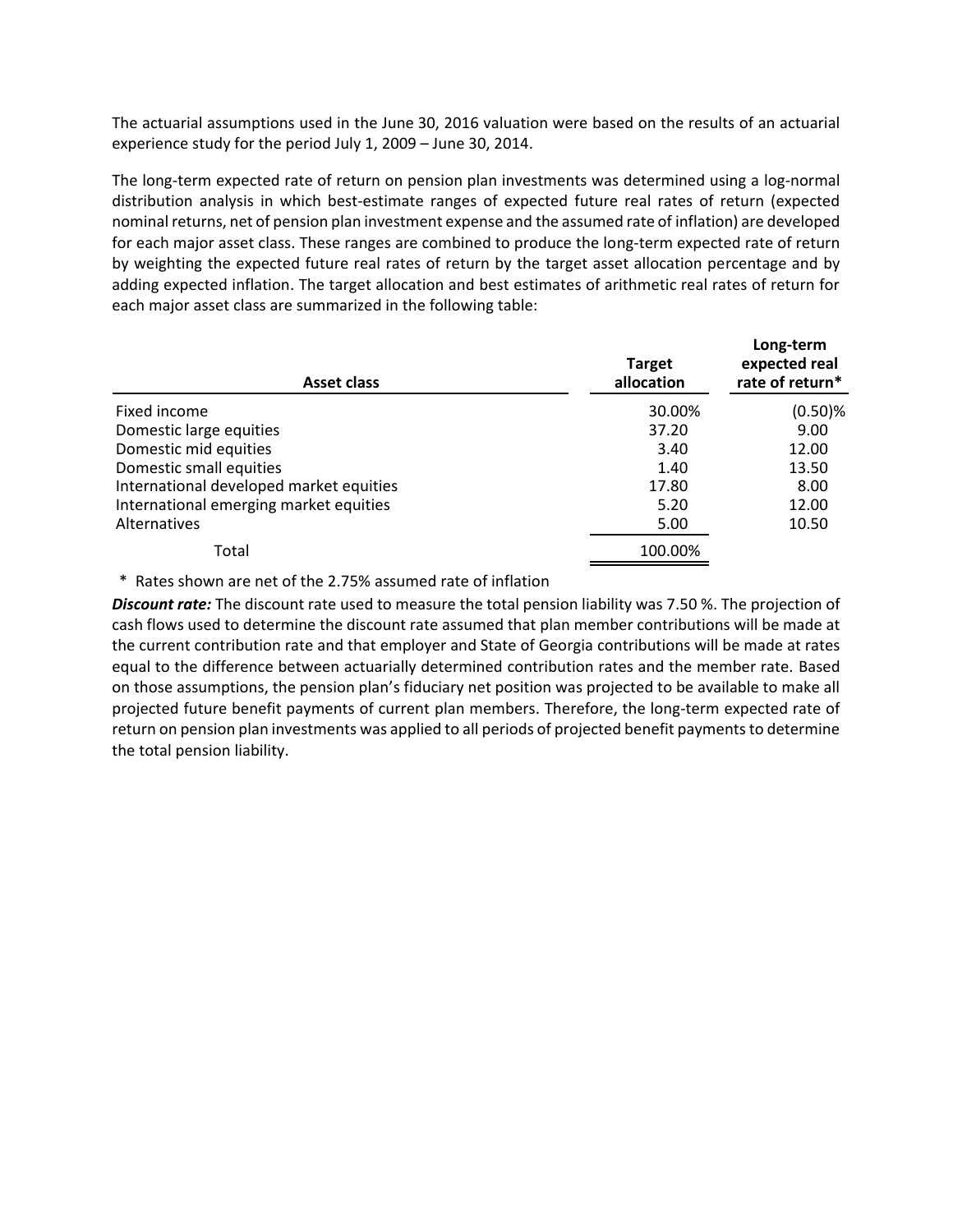# **ABC School District Required Supplementary Information Schedule of Proportionate Share of the Net Pension Liability Public Schools Employees Retirement System For the Year Ended June 30, 2018**

(Dollar amounts in thousands)

|                                                                                                                | 2018   | 2017    | 2016    | 2015    |
|----------------------------------------------------------------------------------------------------------------|--------|---------|---------|---------|
| District's proportion of the net pension liability                                                             | X.XXX% | X.XXX%  | X.XXX%  | X.XXX%  |
| District's proportionate share of the net pension liability                                                    | XX,XXX | XX,XXX  | XX,XXX  | XX,XXX  |
| State of Georgia's proportionate share of the net pension<br>liability associated with the District            | XX,XXX | XX, XXX | XX, XXX | XX, XXX |
| Total                                                                                                          | XX,XXX | XX,XXX  | XX,XXX  | XX, XXX |
| District's covered-employee payroll                                                                            | XX,XXX | XX,XXX  | XX,XXX  | XX, XXX |
| District's proportionate share of the net pension liability<br>as a percentage of its covered-employee payroll | N/A    | N/A     | N/A     | N/A     |
| Plan fiduciary net position as a percentage of the total<br>pension liability                                  | 76.33% | 72.34%  | 76.20%  | 76.20%  |

*Note: Schedule is intended to show information for the last 10 fiscal years. Additional years will be displayed as they become available.*